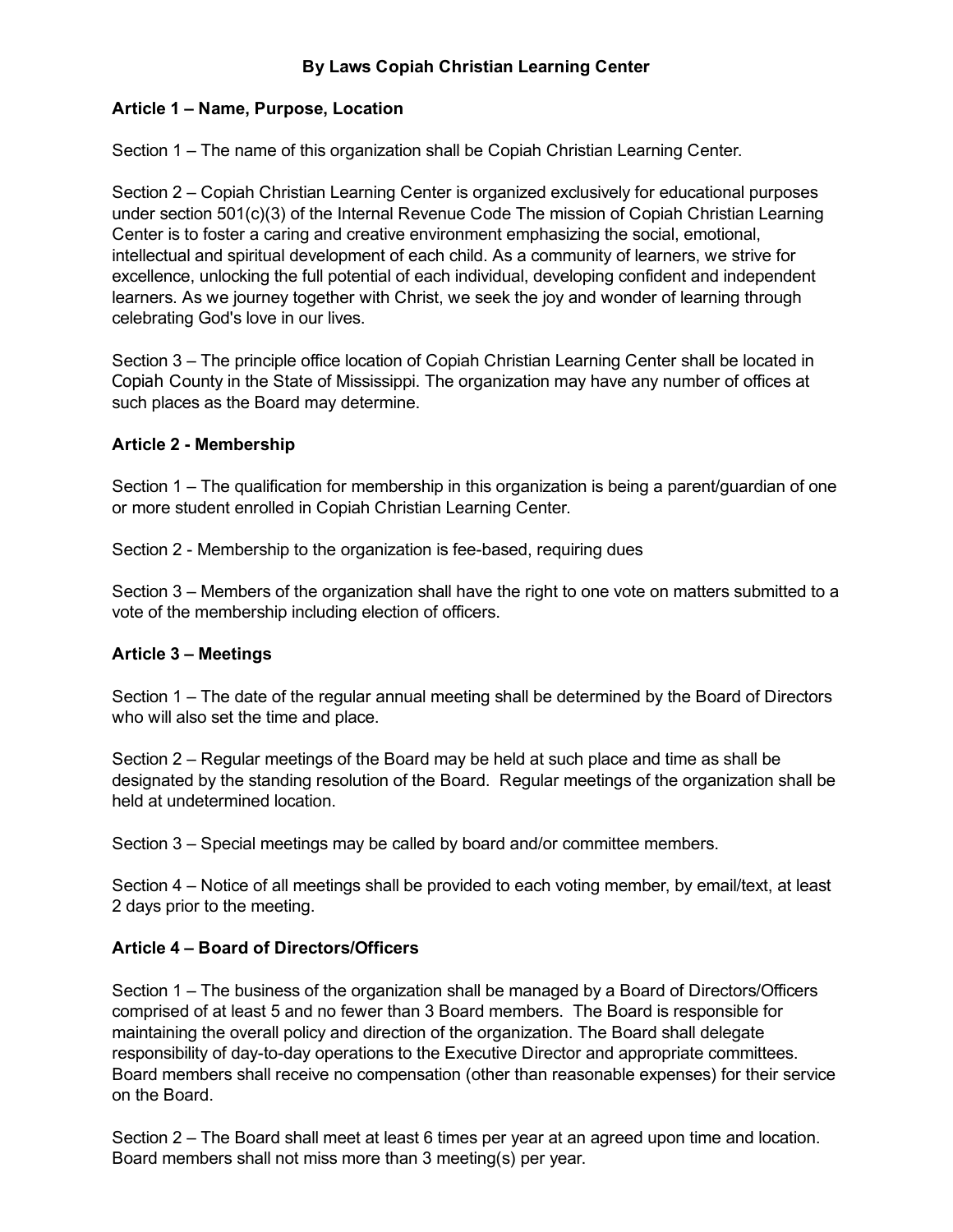Section 3 – All Board members shall serve for a 2 year term.

Section 4 – Any Director may be removed from office without assigning any cause by the vote of the Board at any meeting of the Board.

Section 5 – Any Director may resign at any time by giving notice to the organization.

Section 6 – In the event of a vacancy on the Board (including situations where the number of Board members has been deemed necessary to increase), the directors shall fill the vacancy.

Section 7 – A quorum must be attended by at least 60% percent of the Board members before business can be transacted or motions made or passed.

## Article 5 – Director/Officer Responsibilities

Section 1 – The directors of the organization shall be comprised of: Chairperson, CoChairperson, Treasurer, Secretary, and Communications Director. The Board may also appoint other officers it deems necessary.

Section 2 – The Board of Directors shall appoint additional officers for a term established by the Board.

Section 3 – Any officer may be removed from office without assigning any cause by the vote of the Board at any meeting of the Board.

Section 4 – No Officers shall for reason of his office be entitled to receive any salary or compensation, but nothing herein shall be construed to prevent an officer or director for receiving any compensation from the organization for duties other than as a director or officer.

Section 5 – Chairperson

Will be a spokesperson at all meetings.

### Responsibilities:

- Work with Co-Chairperson to achieve the organization's mission
- ∙ Provide leadership to the Board of Directors
- ∙ Shall see all books, reports, and certificates required by law are properly kept or filed
- ∙ Act as an officer to sign checks or drafts of the organization
- ∙ May call special meetings if necessary
- ∙ Assist CoChairperson in preparing agenda for meetings
- ∙ Present at each annual meeting of the organization an annual report of the work of the organization
- ∙ Shall attend all membership meetings

### Section  $6 - Co$ -Chairperson

Will act in the absence or inability of the Board Chairperson to exercise his office to become acting Chairperson of the organization with all rights, privileges, and powers as if he had been the duly elected Chairperson

### Responsibilities:

- ∙ Shall attend all membership meetings
- ∙ Carry out special assignments as required
- ∙ Understand the responsibilities of the Chairperson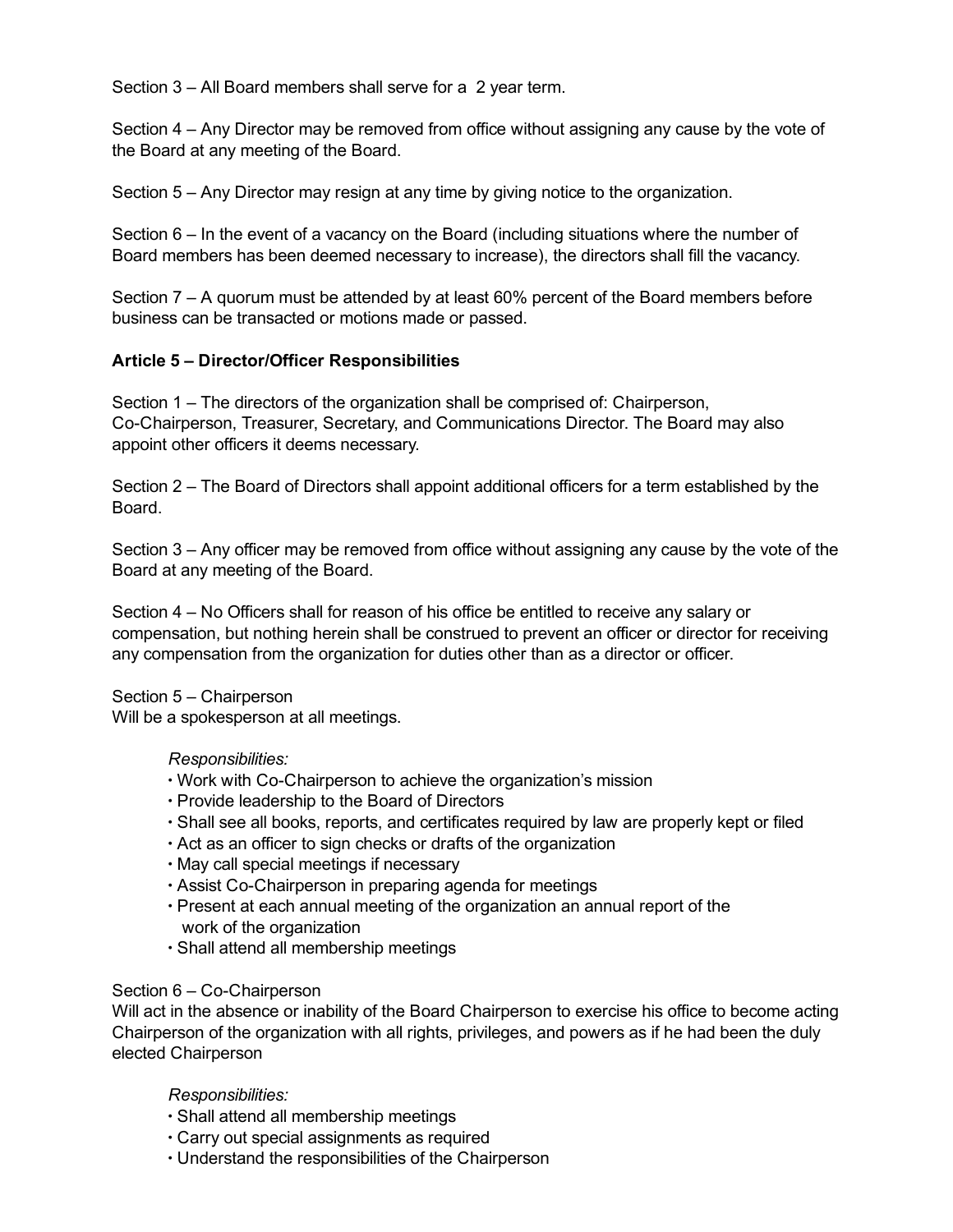### Section 7 – Secretary

Secretary shall act as the official custodian of the records of the organization.

#### Responsibilities:

- ∙ Manage and maintain student enrolment, registration and waitlist records, forms, and information
- ∙ File any certificates required by any statue, federal or state
- ∙ Keep minutes and records of the organization
- ∙ Act as an officer to sign drafts of the organization
- ∙ Give and serve all notices and minutes to members of the organization in a timely manner
- ∙ Work with the Director of Communications to organize any communication or correspondence of the organization
- ∙ Shall attend all membership meetings

### Section 8 – Treasurer

Treasurer shall have the care of all monies belonging to the organization and shall be responsible for such monies or securities of the organization.

### Responsibilities:

- ∙ Manage fundraising of the organization
	- working closley with staff/teachers and members
- ∙ Administer fiscal matters of the organization
	- supervising paid bookeeping staff member
- ∙ Understand financial accounting for nonprofit organizations
	- working in conjunction with paid bookeeping staff member
- ∙ Must be an officer to sign checks or drafts of the organization
- ∙ Shall attend all membership meetings

### Section 9 – Communications

Director of Communications will set and guide the strategy for all communications, website, and public relations messages and collateral to consistently articulate the nonprofit's mission.

### Responsibilities:

- ∙ Develop, implement, and evaluate the annual communications plan
- ∙ Lead the generation of online content with the intent to inform members of current events within the nonprofit
- ∙ Put effective communications vehicles in place to create momentum and awareness
- ∙ Manage the development, distribution, and maintenance of all print and electronic collateral including, but not limited to, internet media, newsletters, and brochures
- ∙ Coordinate webpage/Facebook maintenance–ensure that new and consistent I nformation (article links, stories, and events) is posted regularly
- ∙ Coordinate and organize annual meetings
- ∙ Manage all media contacts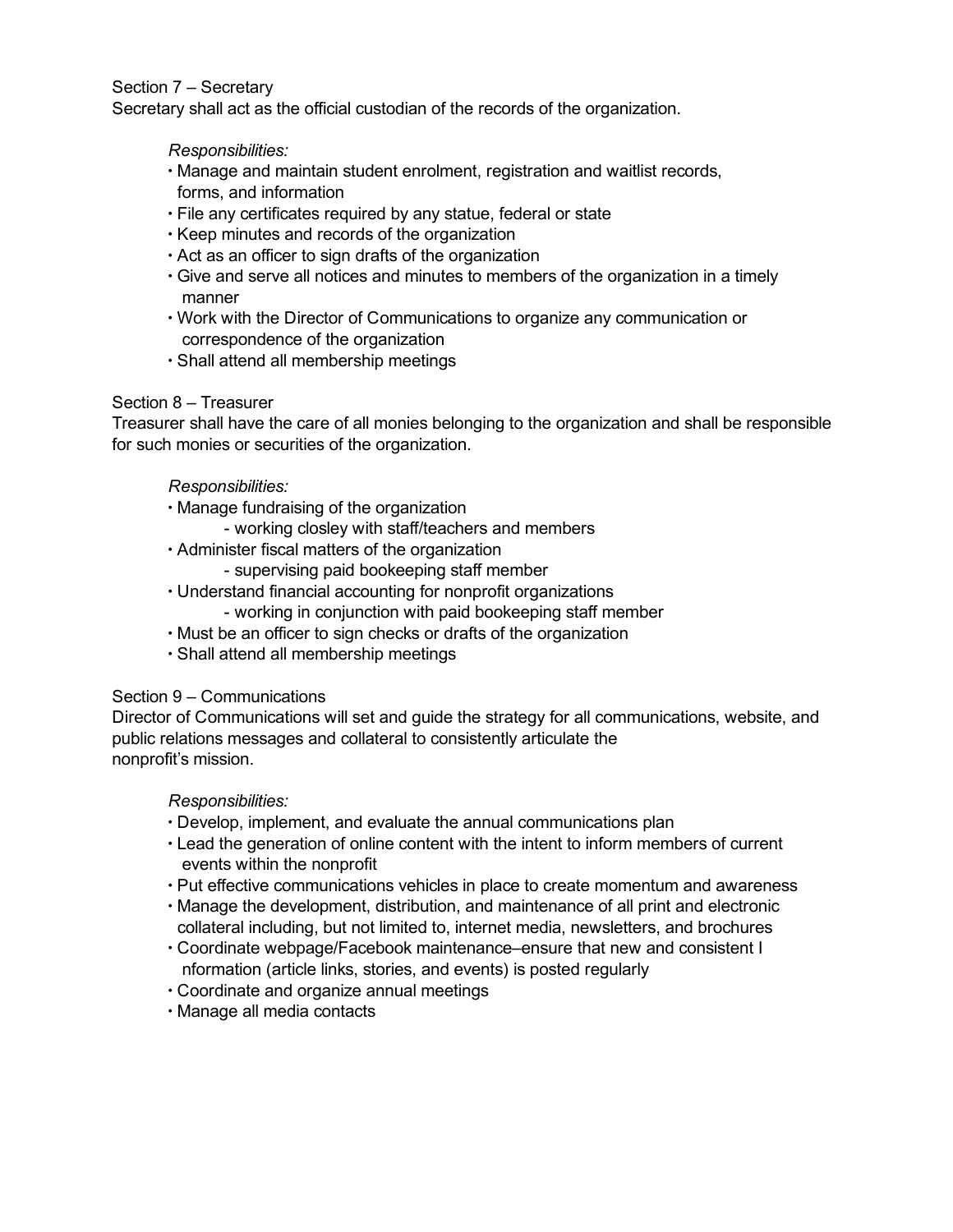# Article 6 – Committees

Section 1 – The Board may create committees as needed, such as fundraising, public relations, and program committees. The Board Chair shall appoint all committee chairs.

Section 2 – NO committee shall have any power to: fill vacancies on the Board, adopt amend or repeal the by-laws, amend or repeal any resolution of the Board, or act on matters committed by the by-laws or resolution of the Board to another committee of the Board.

# Article 7 - IRC 501(c)3 Tax Exemption Provisions

a. Upon the dissolution of Copiah Christian Learning Center, assets shall be distributed for one or more exempt purposes within the meaning of section 501(c)(3) of the Internal Revenue Code, or corresponding section of any future federal tax code, or shall be distributed to the federal government, or to a state or local government, for public purpose.

b. Copiah Christian Learning Center is organized exclusively for charitable, religious, educational, and/or scientific purposes under section 501(c)(3) of the Internal Revenue Code. No part of the net earnings of Copiah Christian Learning Center net earnings shall inure to the benefit of, or be distributable to its members, trustees, officers, or other private persons, except that the organization shall be authorized and empowered to pay reasonable compensation for services rendered and to make payments and distributions in furtherance of the purposes set forth in the purpose clause hereof.

c. No substantial part of the activities of Copiah Christian Learning Center shall be the carrying on of propaganda, or otherwise attempting to influence legislation, and the organization shall not participate in, or intervene in (including the publishing or distribution of statements) any political campaign on behalf of any candidate for public office.

d. Notwithstanding any other provision of this document, the organization shall not carry on any other activities not permitted to be carried on (a) by an organization exempt from federal income tax under section 501(c)(3) of the Internal Revenue Code, or corresponding section of any future federal tax code, or (b) by an organization, contributions to which are deductible under section 170(c)(2) of the Internal Revenue Code, or corresponding section of any future federal tax code.

# Article 8 – Amendments

Section  $1$  – These By-laws may be amended when deemed necessary by a 70% majority vote of the Board of Directors. Proposed amendments must be submitted to Secretary and sent along with regular board meeting notices.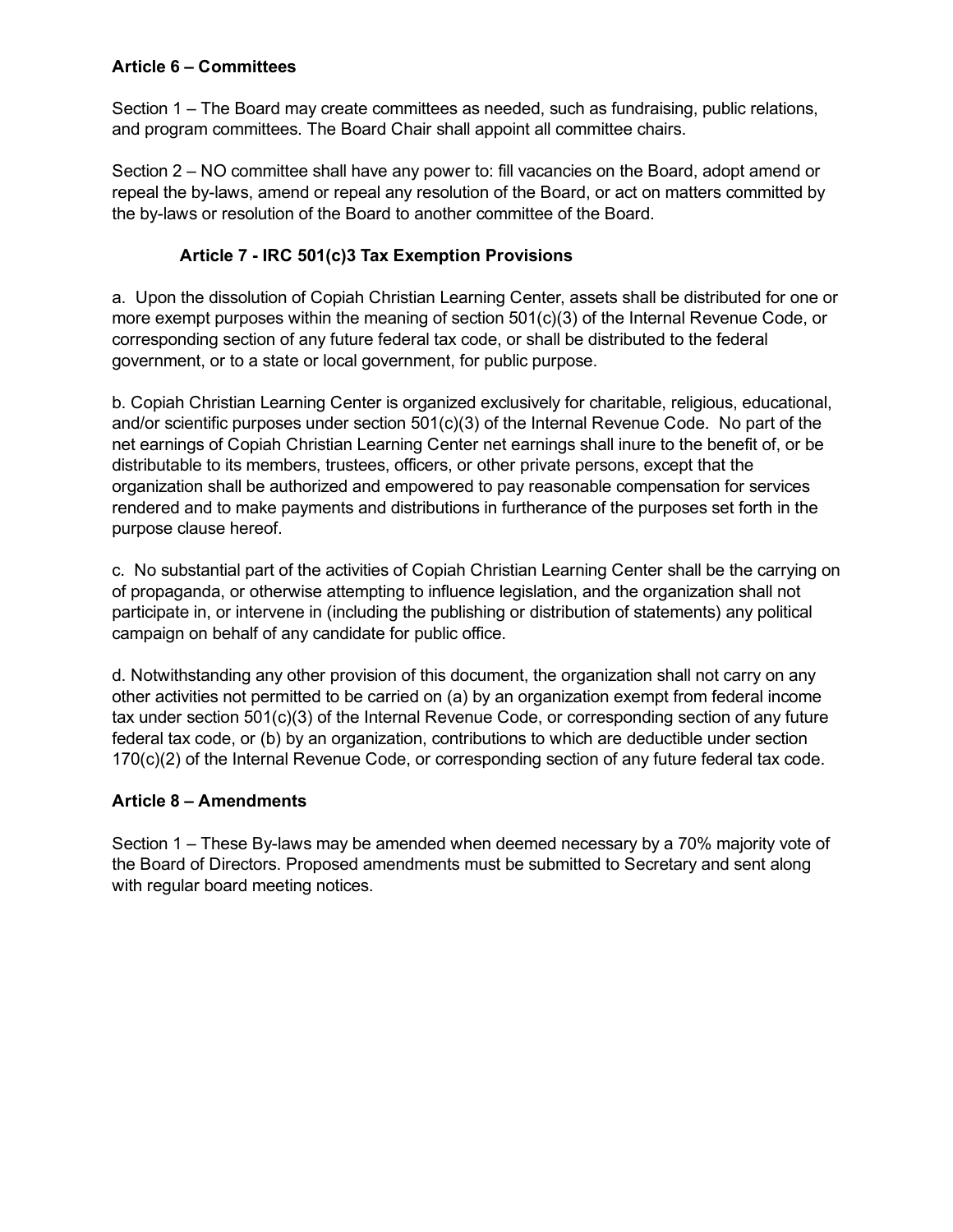# INCLUDES BYLAY AMENDMENTS

COPIAH CHRISTIAN LEARNING CENTER MEETING MINUTES FEBRUARY 3, 2015 CCLC board members present: Tanya Mohawk-- Chair Person Chris Hunt-- Co-Chair (Via Cell Phone Speaker) Robyn Jones-- Treasurer **Melody Crews-- Communications** Betty Weathersby-- Principal and Teacher Sondra Crawford—Secretary

Meeting called to order by Tanya Mohawk Opened with prayer by Sondra Crawford

Topics of discussion:

- Registration forms need to be updated, add also the grade the child will be going into to the form. New forms to be sent home in folders Monday, with extras available for the upcoming parent teacher meeting.

- Changes to the waiting list form to read "non-refundable" \$25 fee.
- Teacher 'intent to return' forms for next school year
- Subs will get 1099 tax form if paid over \$600 and in 2016 will get a W-2 form.

- Handbook rules concerning discipline, troubled kids, arrest records. We will come up with suggestions for next year.

- will add to the handbook "If your child has a fever, please be sure they are fever-free 24 hours before returning to school.

- Discussed entrance testing and standardized testing..

All new students to be tested or must have a previous report card promoting them to the next grade. Standardized testing to be optional.

The school would need a proctor for standardized testing. Betty Weathersby volunteered. Tanya stated that the school would be willing to pay for her to go for the training as proctor. It was stated that Mandy Mize could do this but she charges \$100. Chris will get further information concerning her service with testing as another option.

- Re-registration dates set thru 2/27/15. All fees for registration to be paid by 27<sup>th</sup>. New student registration will begin 3/2/15.

### Motions made for upcoming changes:

Tanya Mohawk restated:

Meeting location—CCLC Time: 6:30 pm Date: February 3rd, 2015

--Motion made by Melody Crews to accept the resignation of Robyn Jones as treasurer. Motion seconded by Chris Hunt. Robyn will remain as treasurer until the end of February, 2015.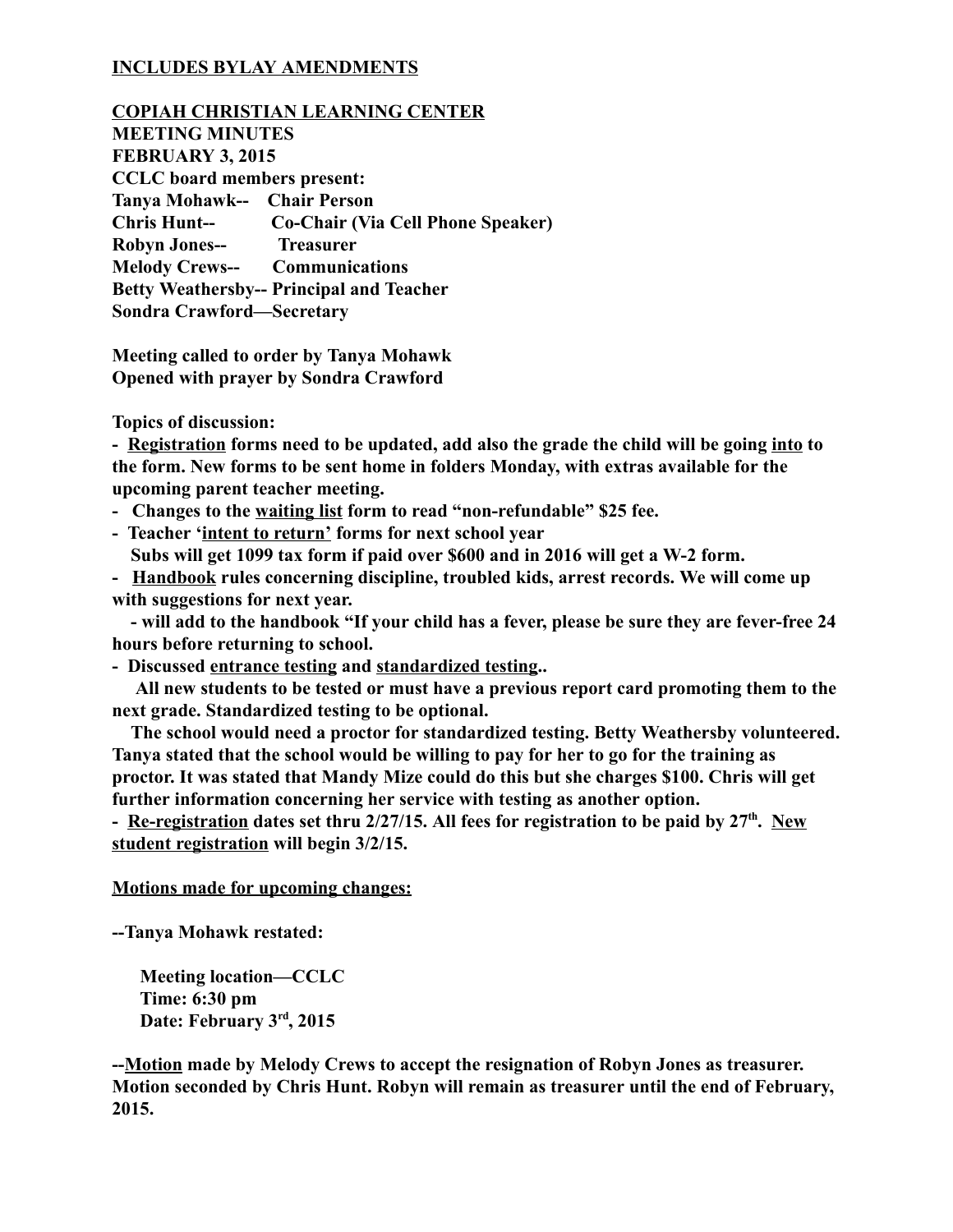--Motion was made by Sondra Crawford to hire Robyn as bookkeeper. Motion seconded by Tanya Mohawk.

position will be a 1099 contract positon

payment to be along the lines of a substitute teacher around \$35 per day. Position would require approximately 5 or more hours per week.

Motion was made By Tanya Mohawk for payment of bookkeeper positon to be set at \$175 to allow for at least \$150 after taxes with payment being adjusted as needed to begin March 1, 2015 and to continue during the school year… each year Aug – May. Motion was seconded by Sondra Crawford.

Motion was made by Tanya Mohawk to amend the bylaws to read: "The CCLC Board has the authority to combine Sec/Treasurer positon. Further, assignment to the position of Treasurer to be an assistant to the bookkeeper." -- Bookkeeper would not be a voting position. Motion was seconded by Melody Crews.

Lawyer Bob Lawrence gave all advice on how to amend the bylaws and adjust the positions. There will be 4 voting positions.

Copies of bylaws and the amendment to be available to parents at the next meeting.

It was discussed that hiring a 5<sup>th</sup> employee would require workers comp. Ins. We will need a quote for this. This employee would be a substitute teacher on call at our disposal. Approximate pay will be set at \$1500/year.

--At next meeting will give parents opportunity to Re-register and get caught up on any past due tuition. There are now 4 students on the waiting list.

-- Last day of school set for the 3<sup>rd</sup> Friday in May.

- Can have an end of year program with focus on seniors.
- First Graduate of CCLC , Allysia to go to ABeka Academy and walk the stage.

Meeting adjourned Chris Hunt closed in prayer